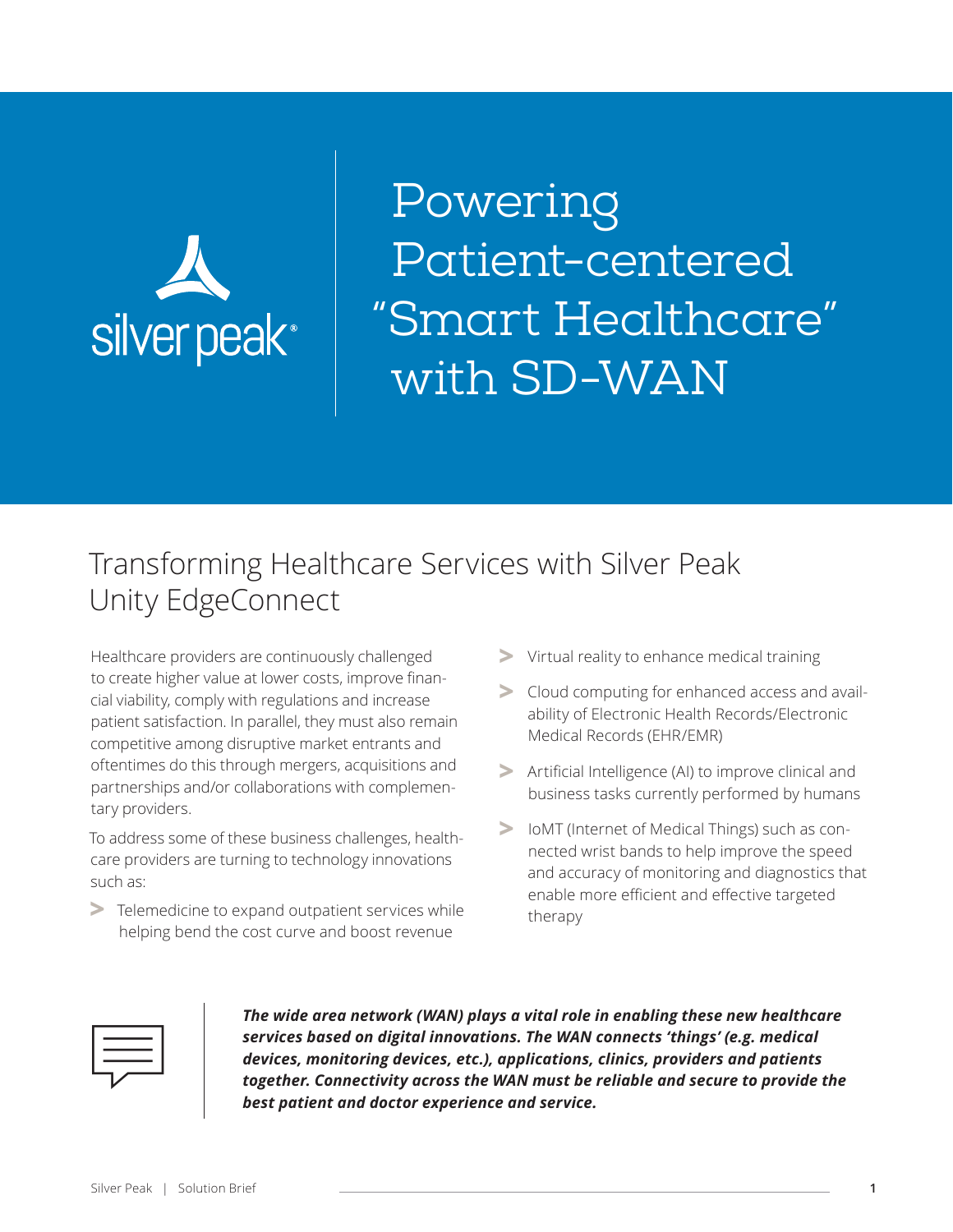Market dynamics also impact the behavior of healthcare providers. There are new entrants to healthcare technology markets that threaten to redefine healthcare business practices. For example, according to Deloitte [2019 Global Health Care Outlook](https://www2.deloitte.com/content/dam/Deloitte/global/Documents/Life-Sciences-Health-Care/gx-lshc-hc-outlook-2019.pdf), Apple is adding diagnostic data to the iPhone, and Alphabet's Google unit is creating an API management layer, both of which will enhance medical information exchange between hospitals, physicians and patients.

Another evolution is an increased emphasis on building a value-based care model that focuses on the health outcome of the patient. It requires building a data infrastructure that enables seamless and secure communications between entities that can easily share a patient's information. Furthermore, these entities encompass convenient care facilities as they are expanding rapidly to provide specialized and lower-cost healthcare services. Supporting this expansion requires the ability to rapidly add new locations to their business — and their networks with limited resources.

The wide area network (WAN) plays a vital role in enabling these new healthcare services based on digital innovations. The WAN connects 'things' (e.g. medical devices, monitoring devices, etc.), applications, clinics, providers and patients together. Connectivity across the WAN must be reliable and secure to provide the best patient and doctor experience and service.

## The Challenge: Today's WAN Infrastructure Can't Keep Up with Healthcare Industry Demands

Traditional router-centric WAN architectures are unable to meet the demands of today's data-driven healthcare services, and this is having a negative impact on efficiency, business continuity, experience, cost and security. Limitations of today's router-based WAN approach impedes a healthcare provider's ability to keep up in a number of ways that include:

**>** The prohibitive costs associated with private MPLS networks combined with the unreliability of broadband services to transmit massive amounts of data collected from medical imaging, monitoring devices and other data-intensive innovations quickly and efficiently

- **>** Lack of intelligence to identify new traffic types like IoMT, virtual reality, telemedicine, etc., including cloud-based SaaS applications
- **>** Inability to segment applications and services end-to-end across the LAN and WAN to minimize the attack surface and to [maintain HIPAA](https://www.silver-peak.com/resource-center/hipaa-compliance-delivering-privacy-and-security-ephi-business-driven-sd-wan)  [compliance](https://www.silver-peak.com/resource-center/hipaa-compliance-delivering-privacy-and-security-ephi-business-driven-sd-wan)
- **>** Limited flexibility and automation of routercentric architectures and long provisioning times for new or upgraded MPLS circuits impairs the ability to bring new care centers online quickly
- **>** Manual management, cumbersome deployment and maintenance of the WAN that result in high on-going operational costs, shifting dollars away from healthcare innovation investments
- **>** Lack of real-time visibility into traffic limits network troubleshooting abilities and fast timeto-resolution of application or network issues
- **>** MPLS backhaul or use of broadband circuits that can't deliver consistent, high-quality patient services for VoIP, telemedicine services and access to cloud-based, data-intensive applications
- **>** Inability to maintain 24/7/365 network resiliency or business continuity, impacting patient experience and satisfaction

In addition, healthcare providers have become high-value targets for cyber-attacks and have the highest incidence of and the highest per capita cost

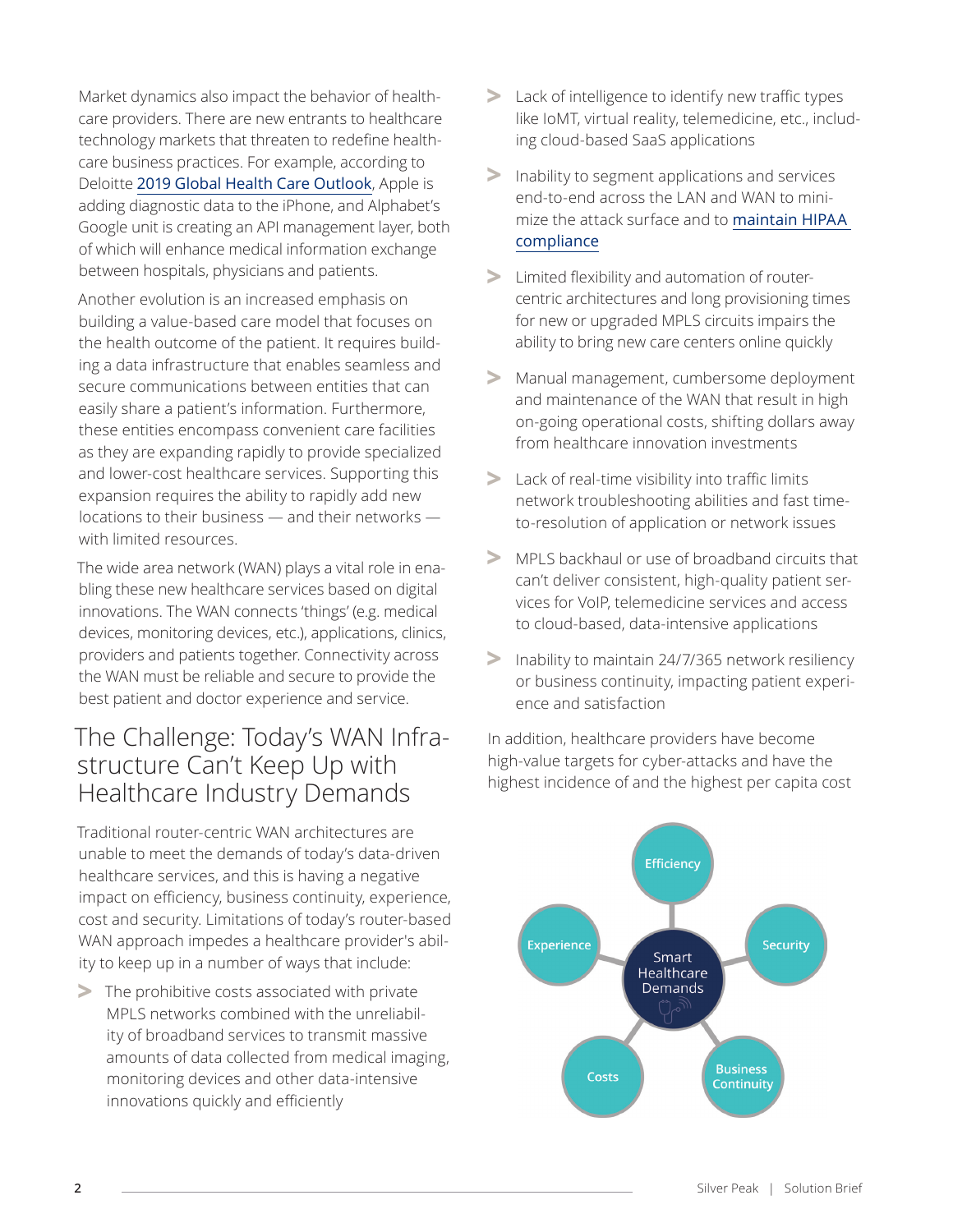

of data breaches among all industries. According to privacy and information management research firm, [Ponemon Institute](https://healthitsecurity.com/news/healthcare-data-breach-costs-remain-highest-among-industries), healthcare data breaches cost organizations an average of \$408 per record. That figure is more than 2.5 times the global average across all industries at \$148 per record. According to Ponemon, it takes more than six months on average to detect an incident and an average of 55 days nearly two months — to contain it.

# WAN Edge Requirements for the Healthcare Industry

In order to address healthcare business needs and IT challenges, the wide area network edge solution must:

- **>** Accelerate the speed of transmitting large medical imaging files such as 2D/3D mammogram images, ultrasound images, X-rays and MRIs to PACS (Picture Archiving and Communication System) over the most cost-effective transport
	- **·** Actively use multiple transport services including lower cost, higher bandwidth broadband services
- **·** Cost-effectively provide higher aggregate data transmission bandwidth with bonded tunnels using multiple transports
- **>** Provide a secure and reliable WAN to transmit collected data to cloud-hosted or data centerhosted applications
	- **·** Segment traffic within the clinic and across the WAN to protect data from unauthorized access, thereby minimizing the attack surface
	- **·** Eliminate access disruptions to vital patient services including telemedicine and real-time patient diagnostic data caused by WAN link brownouts or failures
	- **·** Provide an intelligent wide area network that enables new healthcare technologies such as IoMT, telemedicine, cloud-based applications, virtual reality and more
	- **·** Ensure continuous access and availability to healthcare applications like EMR systems
	- **·** Enable secure transmission and segmentation of IoMT traffic from other traffic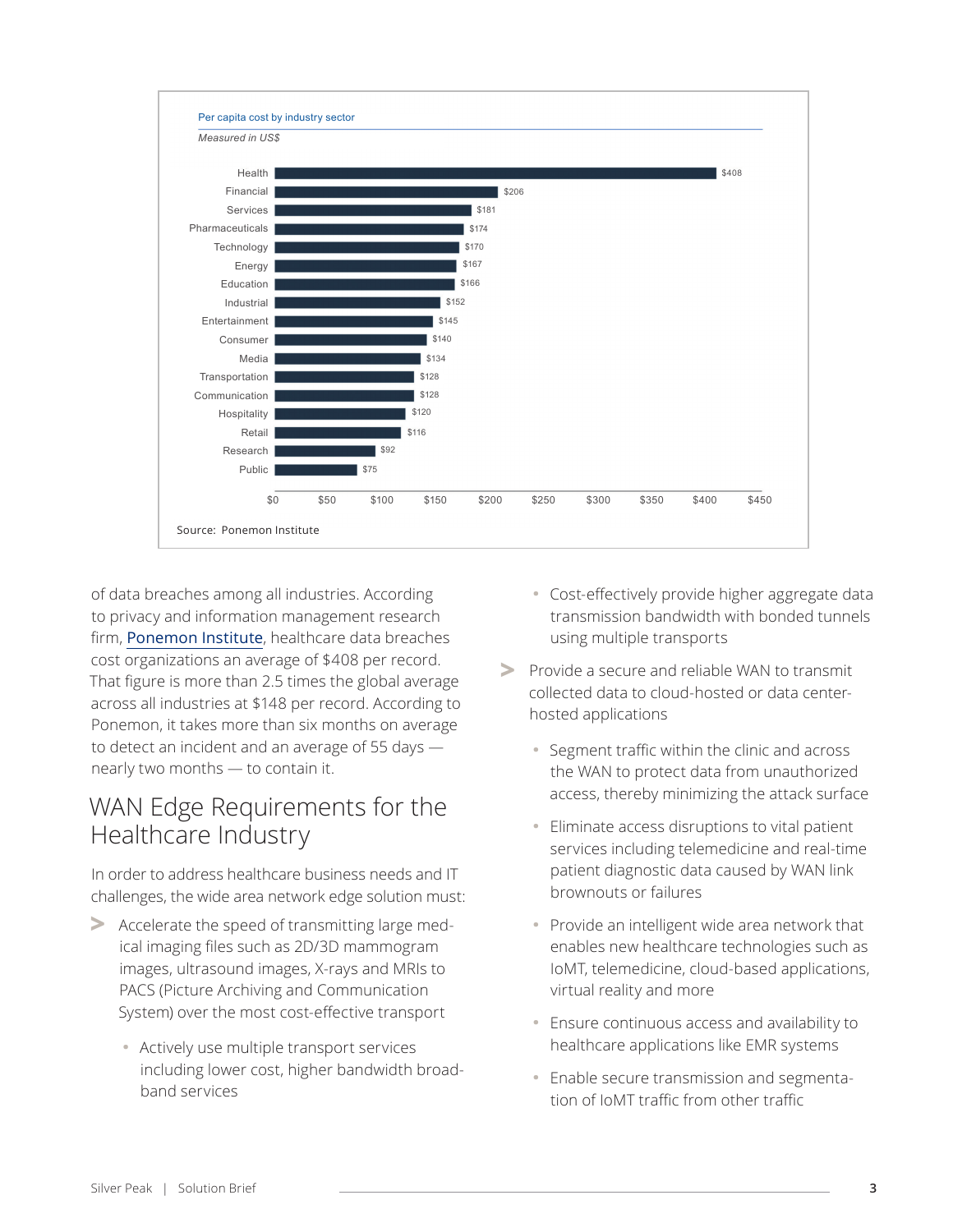- **·** Implement the appropriate security profile for different healthcare services with seamless service chaining to best-of-breed security infrastructure and services
- **·** Ensure HIPAA compliance with dynamic application routing based on centrally defined policies
- **>** Bring new healthcare centers and applications online more quickly
	- **·** Centrally orchestrate Quality of Service (QoS) or security policies for new applications and changes for current ones
	- **·** Leverage unified, centrally orchestrated network functions such as SD-WAN, routing, security, WAN optimization and visibility that simplifies the WAN edge and eliminates the complexity associated with configuring, deploying and managing disparate infrastructure
	- **·** Provision WAN connectivity at new locations services in days, not months, using broadband internet services instead of private circuits
	- **·** Secure WAN connectivity to maintain HIPAA compliance while delivering always-on, high-performing applications
- **>** Reduce network operational costs freeing resources for further investment in healthcare services and innovations
	- **·** Accelerate troubleshooting with built-in realtime application and network visibility tools and alerts
	- **·** Accelerate deployment, maintenance and automation of network services via centralized orchestration
	- **·** Reduce WAN costs while delivering improved performance and security across the WAN
- **>** Deliver an improved telemedicine service experience
	- **·** Provide uninterrupted connectivity across common cellular signals required for remote and/or mobile emergency telemedicine services
- **·** Enable reliable bandwidth to support the communications between sites as well as access to applications including cloud-based applications such as EMR
- **>** Optimize application-based traffic routing without backhauling
	- **·** Apply QoS policies over broadband for the different types of applications such as EMR, VoIP, lab systems, drug ordering, IoMT, telemedicine, virtual reality, etc. to continuously improve the services that the medical staff delivers to patients
	- **·** Easily and cost-effectively deploy a high availability WAN architecture that ensures no single points of failure to continuously provide availability of healthcare services and the best patient-staff experience

# Silver Peak Unity EdgeConnect SD-WAN Edge Platform

Silver Peak is revolutionizing WAN architecture with a business-first networking model. A [Unity](https://www.silver-peak.com/products/unity-edge-connect)  [EdgeConnect™](https://www.silver-peak.com/products/unity-edge-connect) SD-WAN powers advancement in healthcare technologies to deliver on the promise of patient-centered, technology-enabled, "smart" healthcare, both inside and outside a healthcare provider's walls.

The Silver Peak EdgeConnect SD-WAN edge platform delivers the requirements needed at the WAN edge and provides unprecedented levels of business success, uniquely fueled by these four key differentiators:

**Business driven** — Healthcare organizations can optimize business applications and operations without being constrained by the wide area network. The WAN will just work based on business needs. IT drives and defines business intent policies for healthcare services applications from the centralized [Unity Orchestrator™](https://www.silver-peak.com/products/unity-orchestrator). With EdgeConnect, performance, security and routing are dictated by topdown healthcare business policies, not bottoms-up technology constraints:

**>** EdgeConnect enables the creation of virtual WAN overlays — or business intent overlays — for every class of healthcare service and business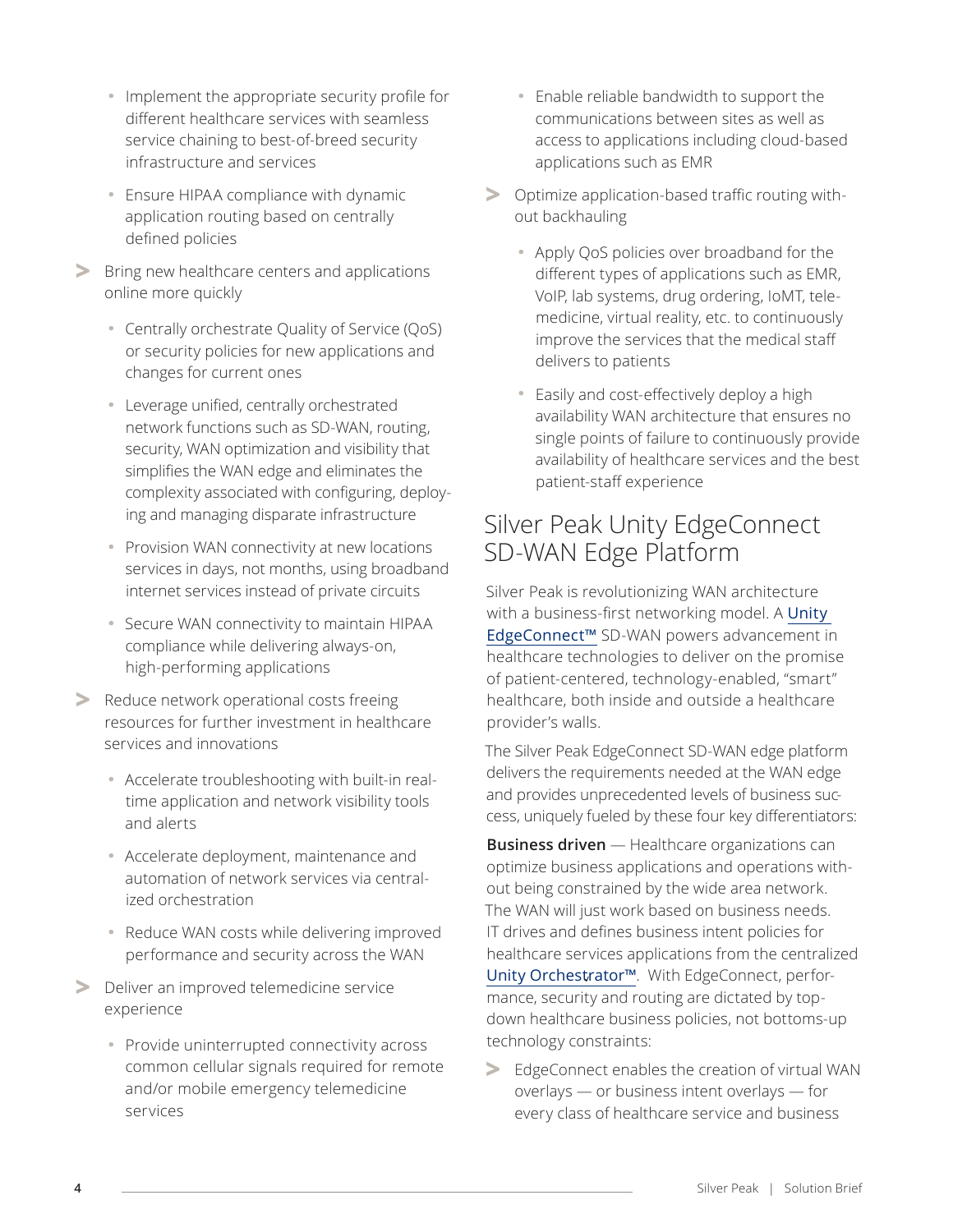application that specifies priority and quality of service requirements. EdgeConnect then routes application traffic based on the defined policies, improving delivery of all healthcare services.

**>** EdgeConnect provides simplified [end-to-end](https://www.silver-peak.com/resource-center/centrally-orchestrated-end-end-segmentation)  [network segmentation](https://www.silver-peak.com/resource-center/centrally-orchestrated-end-end-segmentation) within and outside the walls of the clinic through centralized orchestration and automated enforcement of security policies maintaining continuous compliance. Each healthcare service is isolated and segmented from other services, minimizing the attack surface and [maintaining HIPAA compliance](https://www.silver-peak.com/resource-center/hipaa-compliance-delivering-privacy-and-security-ephi-business-driven-sd-wan). Cloud application traffic can be easily service-chained to industry-leading next generation firewalls or to [cloud-hosted security services](https://www.silver-peak.com/resource-center/zscaler-and-silver-peak-solution-brief).

**Highest quality of experience** — Patients, healthcare providers and IT enjoy the highest quality of experience as the network becomes an enabler for delivering high-quality, highly available applications and services such as VoIP calls, telemedicine, transmission of large imaging files, etc., even over broadband.

- **>** With tunnel bonding and packet-by-packet load balancing, EdgeConnect utilizes all available WAN transports to deliver higher bandwidth capacity, minimize bottlenecks and reduce WAN costs when transmitting imaging medical files, business applications and other healthcare services.
- **>** With the built-in capabilities like [QoS](https://www.silver-peak.com/resource-center/case-quality-service-qos) over internet and [path conditioning](https://www.silver-peak.com/products/unity-edge-connect/path-conditioning) using adaptive Forward Error Correction (FEC) and Packet Order Correction (POC) techniques, real-time VoIP and video application performance is greatly improved, enhancing telemedicine and clinical services experience. EdgeConnect maintains availability of healthcare services even during transport service brownouts and outages.
- **>** With [local internet breakout](https://www.silver-peak.com/products/unity-edge-connect/first-packet-iq), cloud-based applications like UCaaS, business applications like Office 365 are dynamically and intelligently identified and routed to their closest hosting destinations, without backhauling to headquarters. This delivers the highest quality of experience.

**>** With a [high availability architecture to build](https://www.silver-peak.com/resource-center/building-resilient-branch)  [resilient healthcare facilities](https://www.silver-peak.com/resource-center/building-resilient-branch), any single point of failure is eliminated to maintain continuous business operations

**Continuous adaptation** — The EdgeConnect platform continuously monitors network resources to power real-time response, eliminating the impact of brownouts and blackouts on healthcare services and application performance.

- **>** Continuous monitoring detects and responds to changing network conditions, automatically triggering immediate adjustments to maintain application performance and availability.
- **>** Automated daily updates of SaaS application definitions and IP address ranges ensure EdgeConnect local internet breakout continuously delivers the highest application performance for SaaS and IaaS services.

**Unified platform** — By simplifying WAN edge infrastructure, healthcare providers can bring new clinics online more quickly. The EdgeConnect WAN edge platform is designed from the ground up as a single system, unifying SD-WAN, firewall, segmentation, routing, WAN optimization and application visibility and control in one platform:

- **>** Centralized orchestration of unified network functions via Unity Orchestrator enables fast provisioning of new healthcare facilities, services and applications.
- **>** Unified [Unity Boost™](https://www.silver-peak.com/products/unity-boost) WAN optimization accelerates transmission of large imaging medical files to and from patient service centers several folds, resulting in a better experience for radiologists and patients.
- **>** Centralized management provides [complete](https://www.silver-peak.com/resource-center/simplify-sd-wan-operations-greater-visibility)  [observability](https://www.silver-peak.com/resource-center/simplify-sd-wan-operations-greater-visibility) of the entire WAN from a single pane of glass and accelerates troubleshooting to maintain continuous delivery of healthcare services; IT resource savings dollars can be shifted toward development of new healthcare innovations and services.